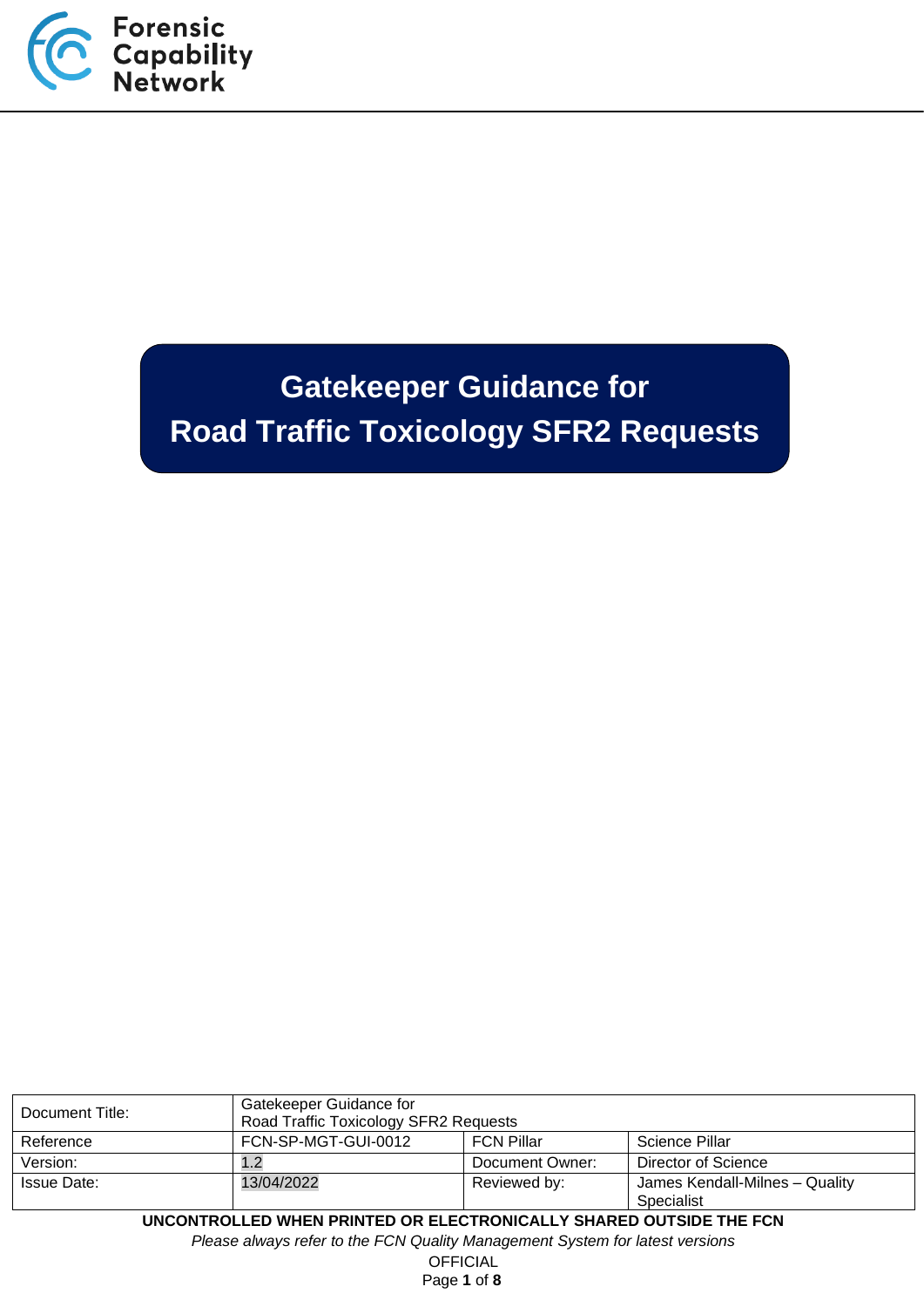

# **Document Control**

| Document status    | <b>ACTIVE</b>                      |
|--------------------|------------------------------------|
| <b>Author</b>      | Deborah Sharp, Lead Scientist, FCN |
| <b>Approved By</b> | <b>Christopher Davies</b>          |

# **Update History**

| <b>Version</b> | <b>Issue date</b> | <b>Reason for issue</b>                                      | <b>Updated by</b> |
|----------------|-------------------|--------------------------------------------------------------|-------------------|
|                | 13/08/2021        | To supplement the SFR process for Road Traffic<br>Toxicology | Deborah Sharp     |
| 1.1            | 03/02/2022        | Amendments to coincide with changes to the SFR<br>Guidance   | Paul Roberts      |
| 1.2            | 13/04/2022        | Addition of acknowledgements section                         | Deborah Sharp     |
|                |                   |                                                              |                   |

| Document Title:                                                              | Gatekeeper Guidance for<br>Road Traffic Toxicology SFR2 Requests |                 |                                              |  |
|------------------------------------------------------------------------------|------------------------------------------------------------------|-----------------|----------------------------------------------|--|
| Reference                                                                    | FCN-SP-MGT-GUI-0012<br>Science Pillar<br><b>FCN Pillar</b>       |                 |                                              |  |
| Version:                                                                     | 1.2                                                              | Document Owner: | Director of Science                          |  |
| Issue Date:                                                                  | 13/04/2022                                                       | Reviewed by:    | James Kendall-Milnes - Quality<br>Specialist |  |
| UNCONTROLLED WHEN PRINTED OR ELECTRONICALLY SHARED OUTSIDE THE FCN           |                                                                  |                 |                                              |  |
| Please always refer to the FCN Quality Management System for latest versions |                                                                  |                 |                                              |  |

OFFICIAL

Page **2** of **8**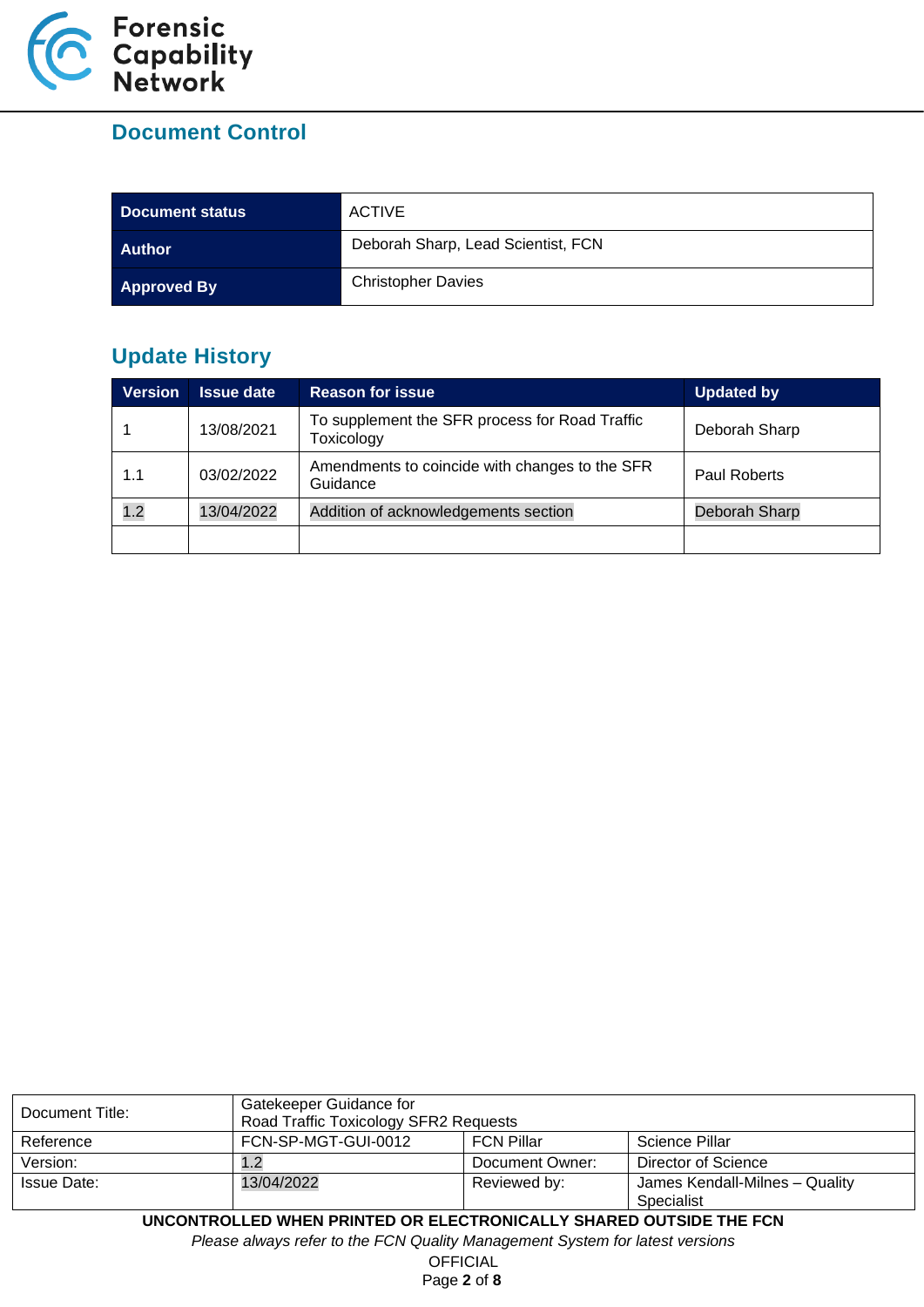

# **Contents**

| $\mathbf{3}$ |  |  |  |  |  |
|--------------|--|--|--|--|--|
|              |  |  |  |  |  |
|              |  |  |  |  |  |
| 4            |  |  |  |  |  |

| Document Title:                                                              | Gatekeeper Guidance for<br>Road Traffic Toxicology SFR2 Requests |                 |                                              |
|------------------------------------------------------------------------------|------------------------------------------------------------------|-----------------|----------------------------------------------|
| Reference                                                                    | FCN-SP-MGT-GUI-0012<br><b>FCN Pillar</b><br>Science Pillar       |                 |                                              |
| Version:                                                                     | 1.2                                                              | Document Owner: | <b>Director of Science</b>                   |
| <b>Issue Date:</b>                                                           | 13/04/2022                                                       | Reviewed by:    | James Kendall-Milnes - Quality<br>Specialist |
| UNCONTROLLED WHEN PRINTED OR ELECTRONICALLY SHARED OUTSIDE THE FCN           |                                                                  |                 |                                              |
| Please always refer to the FCN Quality Management System for latest versions |                                                                  |                 |                                              |

OFFICIAL

Page **3** of **8**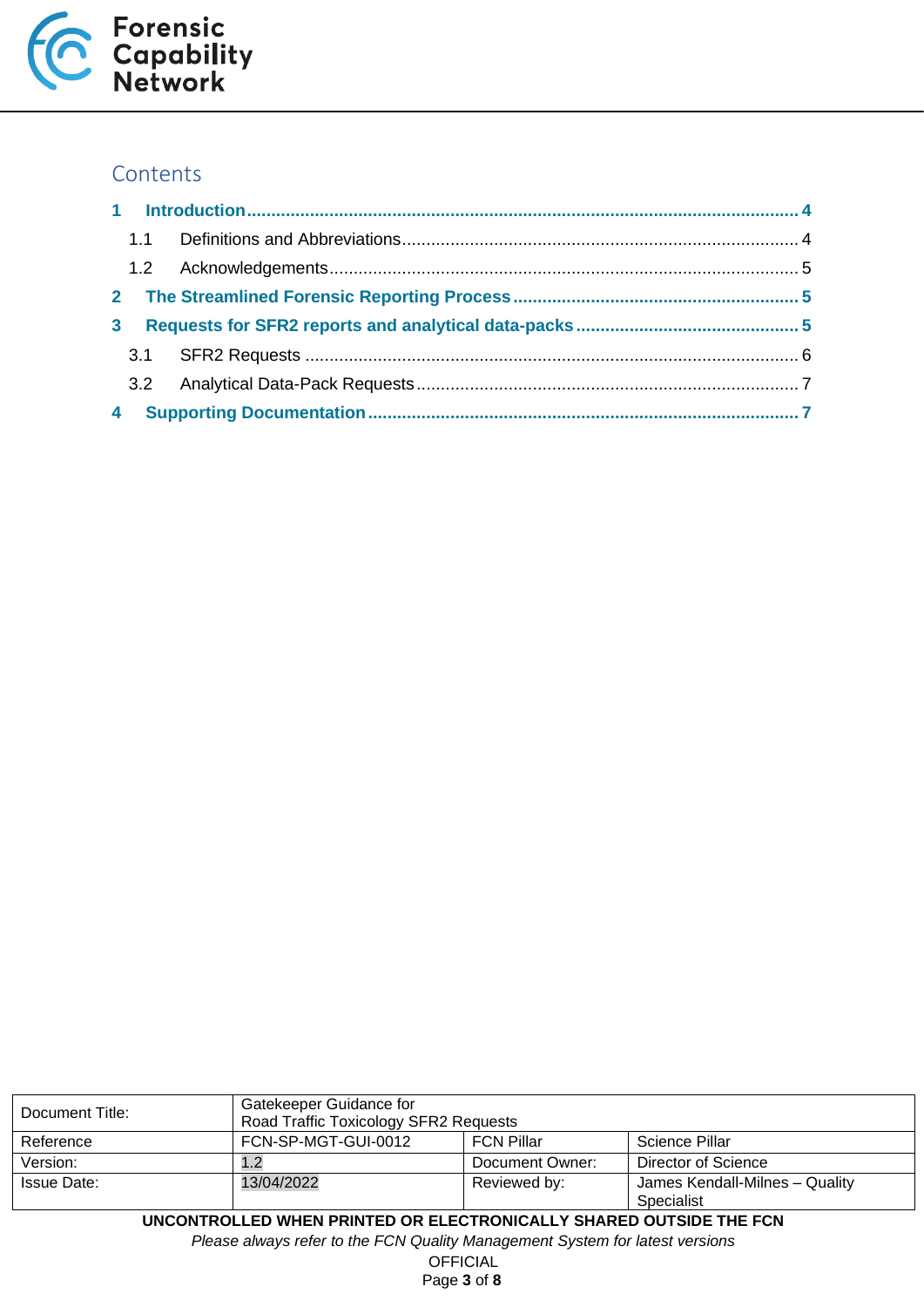

## <span id="page-3-0"></span>**1 Introduction**

This document provides general guidance to facilitate case management of Section 5A road traffic cases where the initial analytical findings presented on the MG22B (SFR1) form are not accepted by the Defence.

It contains useful information to assist investigating officers, case builders, CPS, defence, forensic services and FSPs in relation to SFR stage 2 and data-pack requests specifically for Section 5A road traffic toxicology cases.

| Abbr.             | <b>Meaning</b>                              |
|-------------------|---------------------------------------------|
| <b>CBD</b>        | Cannabidiol                                 |
| <b>CPS</b>        | <b>Crown Prosecution Service</b>            |
| CrimPR            | <b>Criminal Procedure Rules</b>             |
| <b>CRM</b>        | <b>Certified Reference Material</b>         |
| <b>FCN</b>        | <b>Forensic Capability Network</b>          |
| <b>FSP</b>        | <b>Forensic Service Provider</b>            |
| <b>HMIC</b>       | HM Inspectorate of Constabulary             |
| <b>IDPC</b>       | Initial Details of the Prosecution Case     |
| <b>ISO</b>        | International Standards Organisation        |
| <b>MG</b>         | <b>Manual of Guidance</b>                   |
| <b>PET</b>        | <b>Preparation for Effective Trial</b>      |
| <b>PTHP</b>       | Pre-Trial Preparation Hearing)              |
| <b>SFR</b>        | <b>Streamlined Forensic Reporting</b>       |
| <b>THC</b>        | Tetrahydrocannabinol                        |
| <b>UKAS</b>       | <b>United Kingdom Accreditation Service</b> |
| <b>Definition</b> | <b>Meaning</b>                              |
| Can               | indicates a possibility or a capability     |
| May               | indicates a permission                      |
| Shall             | indicates a requirement                     |
| Should            | indicates a recommendation                  |

#### <span id="page-3-1"></span>1.1 Definitions and Abbreviations

| Document Title:                                                              | Gatekeeper Guidance for<br>Road Traffic Toxicology SFR2 Requests |                 |                                              |
|------------------------------------------------------------------------------|------------------------------------------------------------------|-----------------|----------------------------------------------|
| Reference                                                                    | FCN-SP-MGT-GUI-0012<br><b>FCN Pillar</b><br>Science Pillar       |                 |                                              |
| Version:                                                                     | 1.2                                                              | Document Owner: | <b>Director of Science</b>                   |
| <b>Issue Date:</b>                                                           | 13/04/2022                                                       | Reviewed by:    | James Kendall-Milnes - Quality<br>Specialist |
| UNCONTROLLED WHEN PRINTED OR ELECTRONICALLY SHARED OUTSIDE THE FCN           |                                                                  |                 |                                              |
| Please always refer to the FCN Quality Management System for latest versions |                                                                  |                 |                                              |

**OFFICIAL** 

Page **4** of **8**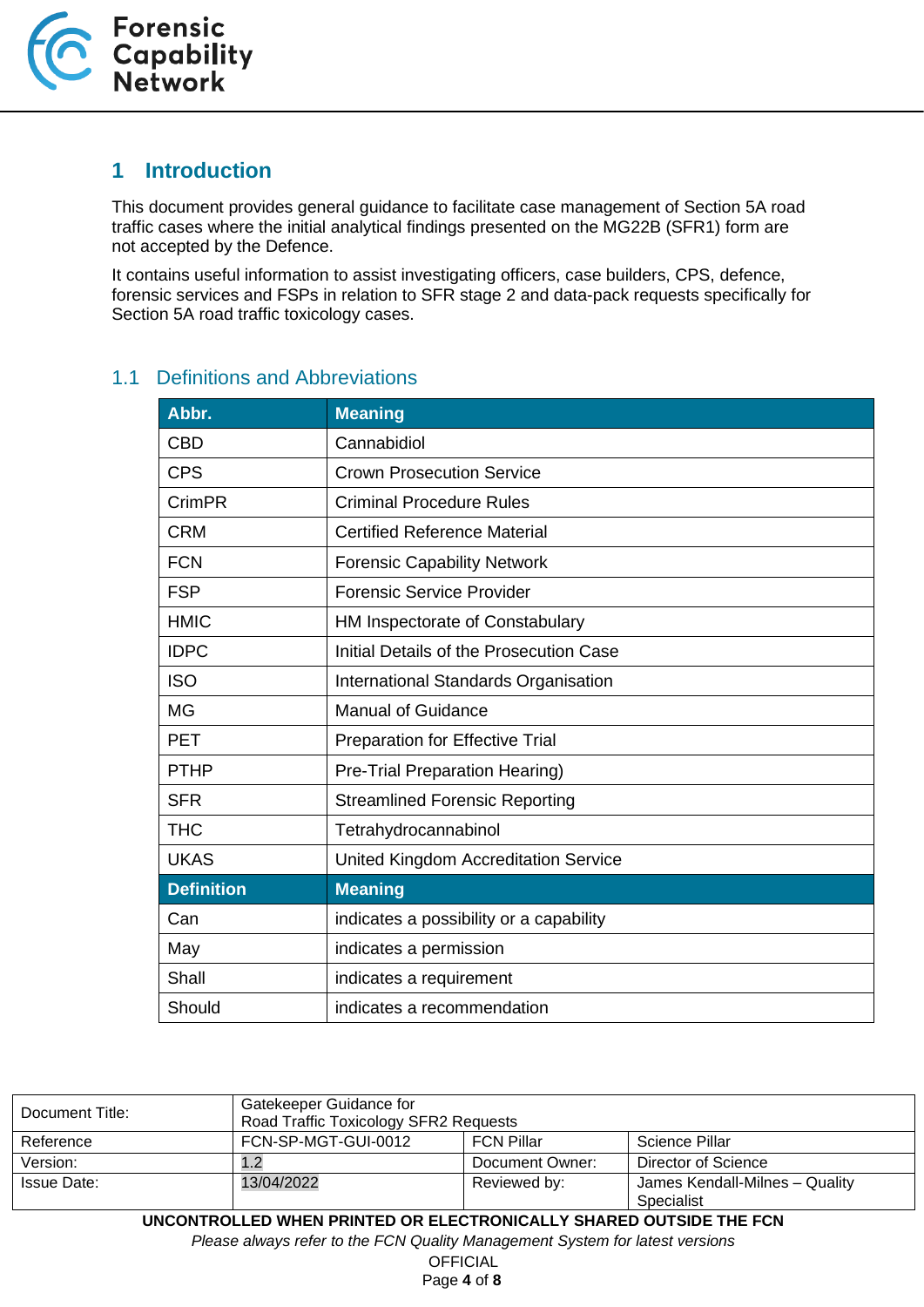

#### <span id="page-4-0"></span>1.2 Acknowledgements

In creating this document, the FCN has worked in consultation with Forces and other relevant stakeholders. The FCN would like to express thanks for the contribution made by policing (in particular, the Metropolitan Police Service) and suppliers of forensic services who gave their advice.

# <span id="page-4-1"></span>**2 The Streamlined Forensic Reporting Process**

The results of toxicological analysis of a defendant's blood sample for the purposes of Section 5A of the Road Traffic Act 1988 will be reported using the MG22B (SFR1) form. This form should be accompanied by a document entitled 'Supplementary Technical Notes for Road Traffic Toxicology SFR'. Copies are available from the following webpage:

<https://www.fcn.police.uk/services/science/streamlined-forensic-reporting-sfr>

If possible and to ensure that the case is prepared for trial without undue delay, the MG22B (SFR1) should be served by the prosecution as part of the Initial Details of the Prosecution Case (IDPC) at, or before, the first hearing in the Magistrates Court. Once the prosecution states its intention to rely on the result of the analysis set out in the MG22B (SFR1), there is a requirement on the Defence to comply with their duties under CrimPR 3.2(a); to identify the issues in the case as early as possible. There are only two possible responses required of the Defence when it is provided with the MG22B (SFR1):

- i. That the Defence respond within 10 business days, or as soon as is reasonably practicable (for example at a case management hearing), by identifying the issues, thus generating production of an MG22C/D (SFR2) by the prosecution team, which should be in section 9 Criminal Justice Act 1967 format;
- ii. That the defence sign (or provide written agreement that they will sign) an admission pursuant to section 10 Criminal Justice Act 1967 to the general effect that the exhibit/s listed were forensically examined and the examination produced the results / opinions described therein.

The CrimPR do not provide a set form for the defence response, but the case management forms completed by defence, prosecution and court when a not guilty plea is entered contain questions about expert evidence, what can be agreed and what is in dispute. In magistrates' court cases this is the PET (Preparation for Effective Trial) form and in the Crown Court it is the PTPH (Pre-Trial Preparation Hearing) questionnaire. All individuals who are involved in the commissioning of SFR2 and/or data-pack requests should have sight of the relevant documentation to ensure that the correct issues are addressed at Stage 2.

FCN-SP-MGT-GUI-0011 Supplementary Technical Notes for Road Traffic Toxicology SFR document should be consulted in the first instance, as this may provide generic information sought by the defence without the need to produce an SFR2.

# <span id="page-4-2"></span>**3 Requests for SFR2 reports and analytical data-packs**

Data provided by Forensic Service Providers who are contracted to conduct toxicological analysis of road traffic blood samples on behalf of policing shows that there has been a

| Document Title:    | Gatekeeper Guidance for<br>Road Traffic Toxicology SFR2 Requests |                 |                                |
|--------------------|------------------------------------------------------------------|-----------------|--------------------------------|
| Reference          | FCN-SP-MGT-GUI-0012<br><b>FCN Pillar</b><br>Science Pillar       |                 |                                |
| Version:           | 1.2                                                              | Document Owner: | Director of Science            |
| <b>Issue Date:</b> | 13/04/2022                                                       | Reviewed by:    | James Kendall-Milnes - Quality |
|                    |                                                                  |                 | Specialist                     |

**UNCONTROLLED WHEN PRINTED OR ELECTRONICALLY SHARED OUTSIDE THE FCN**

*Please always refer to the FCN Quality Management System for latest versions*

**OFFICIAL** 

Page **5** of **8**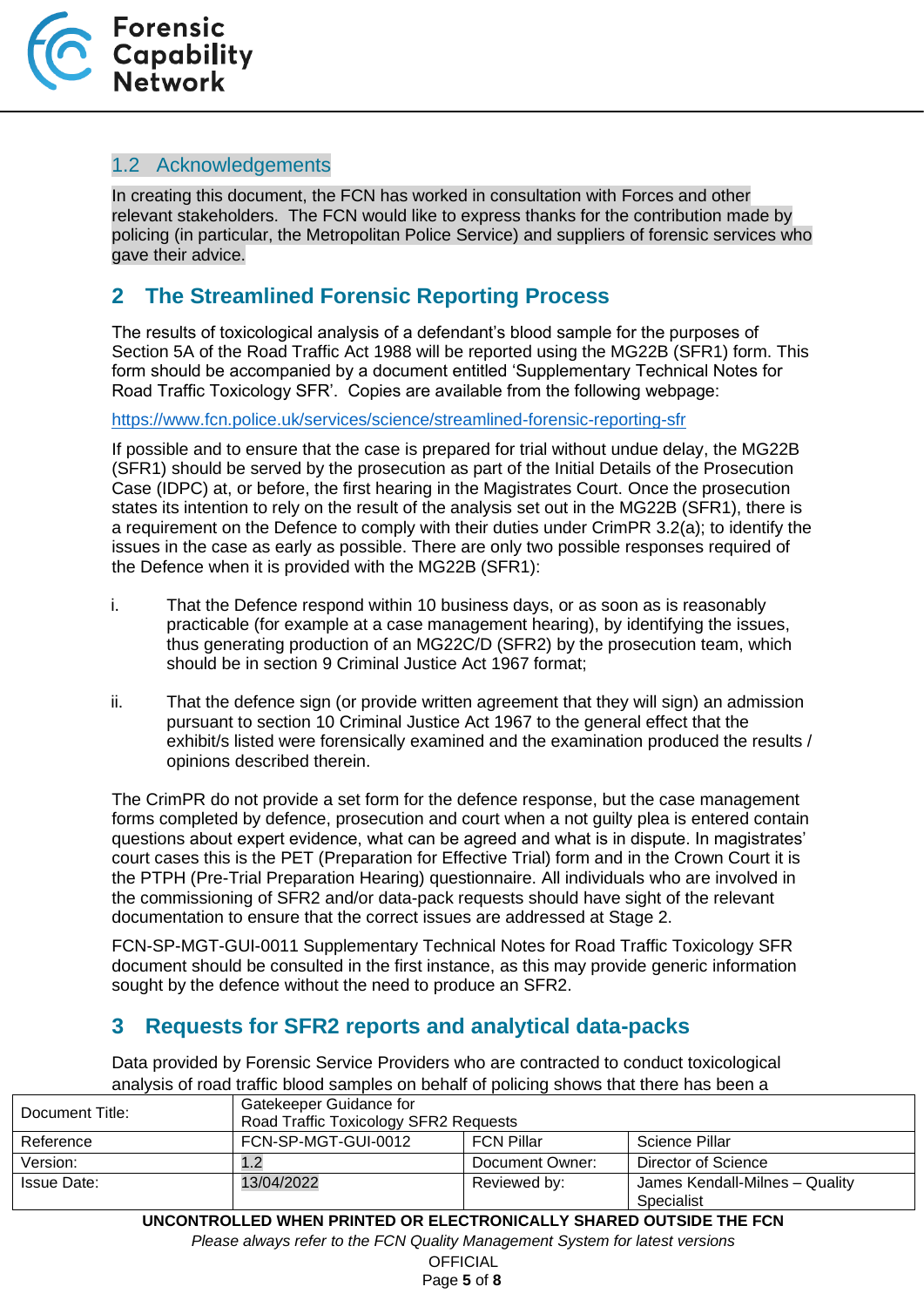

steady increase in the number of SFR1 reports that are not being accepted by the defence. Given that there is a significant capacity gap in this area, and SFR2/data-pack requests put additional strain on the limited resources available, it is essential that local measures are put in place to ensure robust triage of all Stage 2 requests, regardless of the current commercial model for delivery (i.e. whether or not the FSP charges the Force for the additional work). This should involve a multi-agency approach, with local triage teams being established to assist CPS, Force Criminal Justice Units and Force Forensic Services Departments in dealing with these requests.

## <span id="page-5-0"></span>3.1 SFR2 Requests

Not all cases will involve the commission of a 'data-pack'. An SFR2 can be provided in isolation, and in fact, this is commonplace in all other forensic evidence types utilising the SFR process and should be viewed as the default position.

**Remember**: Based on previous experience, some common generic challenges have been addressed proactively in the form of a Toxicology Technical Note, which should accompany the SFR1. These include:

- Reliability and accuracy of results
- Number of tests and averaging
- Internal quality controls and Certified Reference Material (CRM)
- Contamination and carry-over
- Lack of name or signature on the SFR1
- HMIC guidance on timescales for analysis
- Sample storage, continuity, integrity
- Results close to the specified limit

Therefore, if a request for an SFR2 is made based on one (or more) of these generic issues, it may be appropriate to respond with a link to the Toxicology Technical Note, referencing the relevant section, and seeking agreement to the original SFR1.

The following list provides examples of circumstances in which an SFR2 will normally be required:

- The driver is claiming post-incident consumption of drugs;
- The driver is claiming that passive inhalation/exposure is the reason for the drugs detected;
- The driver claims to have consumed CBD oil and not cannabis/THC;
- The driver claims that prescribed medication has interfered with the analysis.

The SFR1 cannot be used in evidence by the prosecution other than as agreed fact, and the scientist cannot be called to give oral testimony at court having issued only an SFR1. Hence, there will be occasions when the laboratory conducting the analysis may be asked to provide an SFR2 even though no specific issues have been identified by the defence. For example, the response may be:

- The result is not consistent with the defendant's account of their consumption, or
- The driver claims not to have been under the influence of the detected drug(s).

| Document Title:                                                    | Gatekeeper Guidance for<br>Road Traffic Toxicology SFR2 Requests |                 |                                              |  |
|--------------------------------------------------------------------|------------------------------------------------------------------|-----------------|----------------------------------------------|--|
| Reference                                                          | FCN-SP-MGT-GUI-0012<br><b>FCN Pillar</b><br>Science Pillar       |                 |                                              |  |
| Version:                                                           | 1.2                                                              | Document Owner: | Director of Science                          |  |
| <b>Issue Date:</b>                                                 | 13/04/2022                                                       | Reviewed by:    | James Kendall-Milnes - Quality<br>Specialist |  |
| UNCONTROLLED WHEN PRINTED OR ELECTRONICALLY SHARED OUTSIDE THE FCN |                                                                  |                 |                                              |  |

*Please always refer to the FCN Quality Management System for latest versions*

**OFFICIAL** 

Page **6** of **8**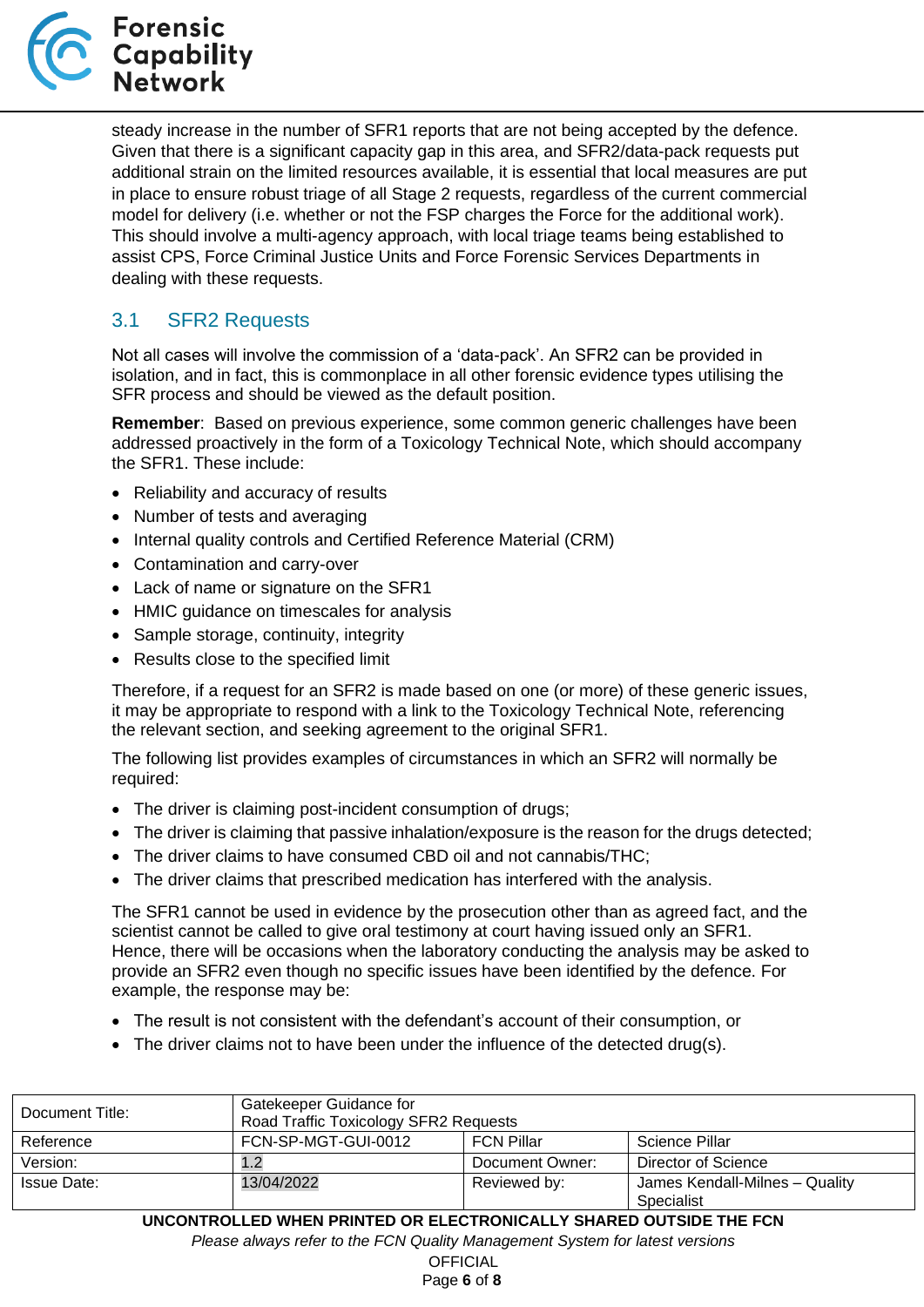

In these circumstances, the contents of the SFR1 will need to be converted into an SFR2 in order to comply with CrimPR 19.3(3).

In most cases, the Stage 2 response will involve expert evidence, and hence the MG22C form should be used. However, factual responses such as those involving full continuity evidence, can utilise the MG22D.

## <span id="page-6-0"></span>3.2 Analytical Data-Pack Requests

In cases where the defence are unable to agree the findings contained in an SFR1, there may be a request for the production of a 'data pack' (such data packs are "records of tests" under CrimPR 19.3(3)(d)). The technical information provided within this pack is complex and requires an understanding of the scientific methodology used in order to interpret the findings accurately. Hence, the defence will need to instruct their own expert, who understands the scientific methodology, before requesting a data-pack. It may be appropriate for the prosecution and defence experts to consider the analytical results together. If necessary, the appointed defence scientist can attend the prosecution laboratory to facilitate this; it is recommended that any such meeting should occur well in advance of the trial date.

Those individuals who are representing themselves are unlikely to be able to interpret the content of a data-pack unless the defendant understands the scientific methodology used in the case.

# <span id="page-6-1"></span>**4 Supporting Documentation**

| <b>Document name</b>                                             | <b>Document reference</b>                     |
|------------------------------------------------------------------|-----------------------------------------------|
| Supplementary Technical Notes for<br>Road Traffic Toxicology SFR | FCN-SP-MGT-GUI-0011                           |
| MG22A                                                            | <b>SFR MG22A</b>                              |
| MG22B                                                            | SFR MG22B                                     |
| MG22C                                                            | SFR MG22C                                     |
| MG22D                                                            | <b>SFR MG22D</b>                              |
| SFR Annex A                                                      | <b>SFR2 Expert Witness Declaration</b>        |
| <b>SFR Annex B</b>                                               | <b>SFR2 Mitigation Table</b>                  |
| <b>SFR Annex C</b>                                               | <b>SFR2 Expert Witness Self-Certification</b> |
| <b>SFR Annex D</b>                                               | <b>SFR2 Disclosure Schedule</b>               |
| Case Management Risk Form                                        | <b>SFR Case Management Risk Form</b>          |
| National Guidance for Streamlined<br><b>Forensic Reporting</b>   | FCN-SP-MGT-GUI-0003                           |

List of all supporting documentation referred to within this document:

| Document Title:                                                              | Gatekeeper Guidance for<br>Road Traffic Toxicology SFR2 Requests |                   |                                              |  |
|------------------------------------------------------------------------------|------------------------------------------------------------------|-------------------|----------------------------------------------|--|
| Reference                                                                    | FCN-SP-MGT-GUI-0012                                              | <b>FCN Pillar</b> | Science Pillar                               |  |
| Version:                                                                     | 1.2                                                              | Document Owner:   | <b>Director of Science</b>                   |  |
| <b>Issue Date:</b>                                                           | 13/04/2022                                                       | Reviewed by:      | James Kendall-Milnes - Quality<br>Specialist |  |
| UNCONTROLLED WHEN PRINTED OR ELECTRONICALLY SHARED OUTSIDE THE FCN           |                                                                  |                   |                                              |  |
| Please always refer to the FCN Quality Management System for latest versions |                                                                  |                   |                                              |  |
| <b>OFFICIAL</b>                                                              |                                                                  |                   |                                              |  |

Page **7** of **8**